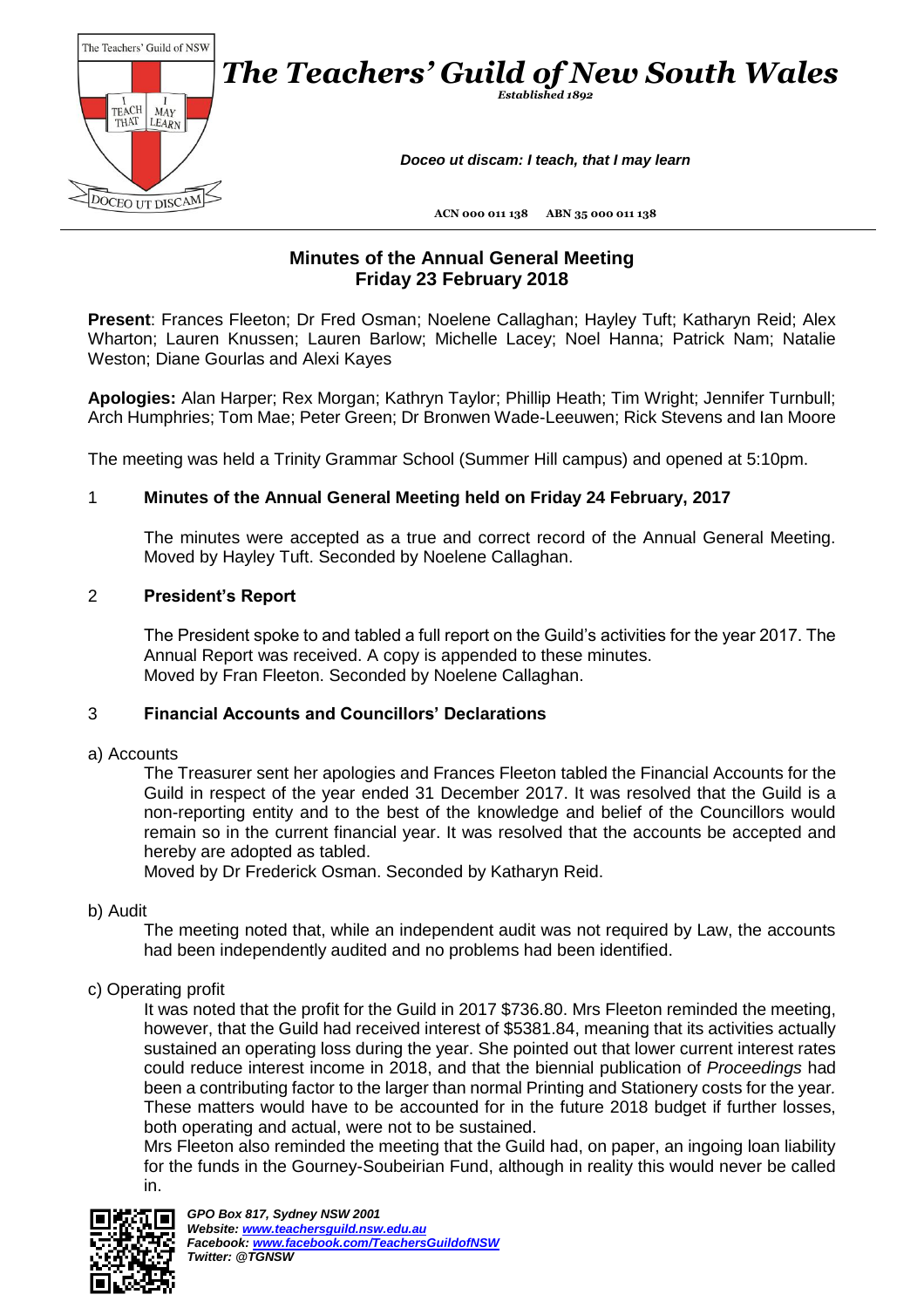

## d) Solvency

It was resolved after reviewing the profit and considering the ability of the Guild to realize assets that the Guild would be able to pay its debts as and when they fall due.

# 4 **Appointment of Accountant and Auditor for 2018**

It was resolved to appoint a new Accountant to audit the accounts in 2018 due to the fact that the previous one had outsourced the auditing to a firm in Queensland and this was impractical for sharing information required. This matter will be resolved at the Guild's meeting in March after some research has been undertaken to find an appropriate local accountant. The meeting noted that an independent audit was no longer required by Law. However it was resolved to continue with the practice of an independent audit.

# 5 **Election of Office-bearers for 2018**

Prior to the election the following resignations from the Guild Council were noted:

| <b>Vice President</b>     | Ms Sophie Poisel |
|---------------------------|------------------|
| <b>Honorary Treasurer</b> | Mrs Erin Munn    |
| Councillor                | Mrs Holly Caddy  |

Honorary Secretary Ms Noelene Callaghan but she will remain as a Councillor

The President thanked each of them for their contribution to the Council.

An election was held and the following people were elected to the Council:

| President                 | Dr Frederick Osman (Trinity Grammar School)         |
|---------------------------|-----------------------------------------------------|
| <b>Past President</b>     | Mrs Frances Fleeton (Education Consultant)          |
| <b>Vice President</b>     | Ms Katharyn Reid (St Catherines' School)            |
| <b>Honorary Secretary</b> | Mr Alex Wharton (Northern Beaches Christian School) |
| <b>Honorary Treasurer</b> | Mr Peter Green (Retired)                            |
| Councillors               | Ms Lauren Barlow (Northholm Grammar School)         |
|                           | Ms Noelene Callaghan (Glenwood High School)         |
|                           | Mrs Diane Gourlas (TAFENSW)                         |
|                           | Mrs Alexi Kayes (Careers Education Consultant)      |
|                           | Ms Lauren Knussen (University of Technology Sydney) |
|                           | Mr Tom Mae (Trinity Grammar School)                 |
|                           | Mr Patrick Nam (Brigidine College Randwick)         |
|                           | Ms Hayley Tuft (Macarthur Anglican School)          |
|                           | Ms Natalie Weston (Trinity Grammar School)          |

The Honorary Secretary was requested to complete the ASIC document required to reflect the change in the officers of the company.

There being no further business, the meeting closed at 5:54pm.

![](_page_1_Picture_14.jpeg)